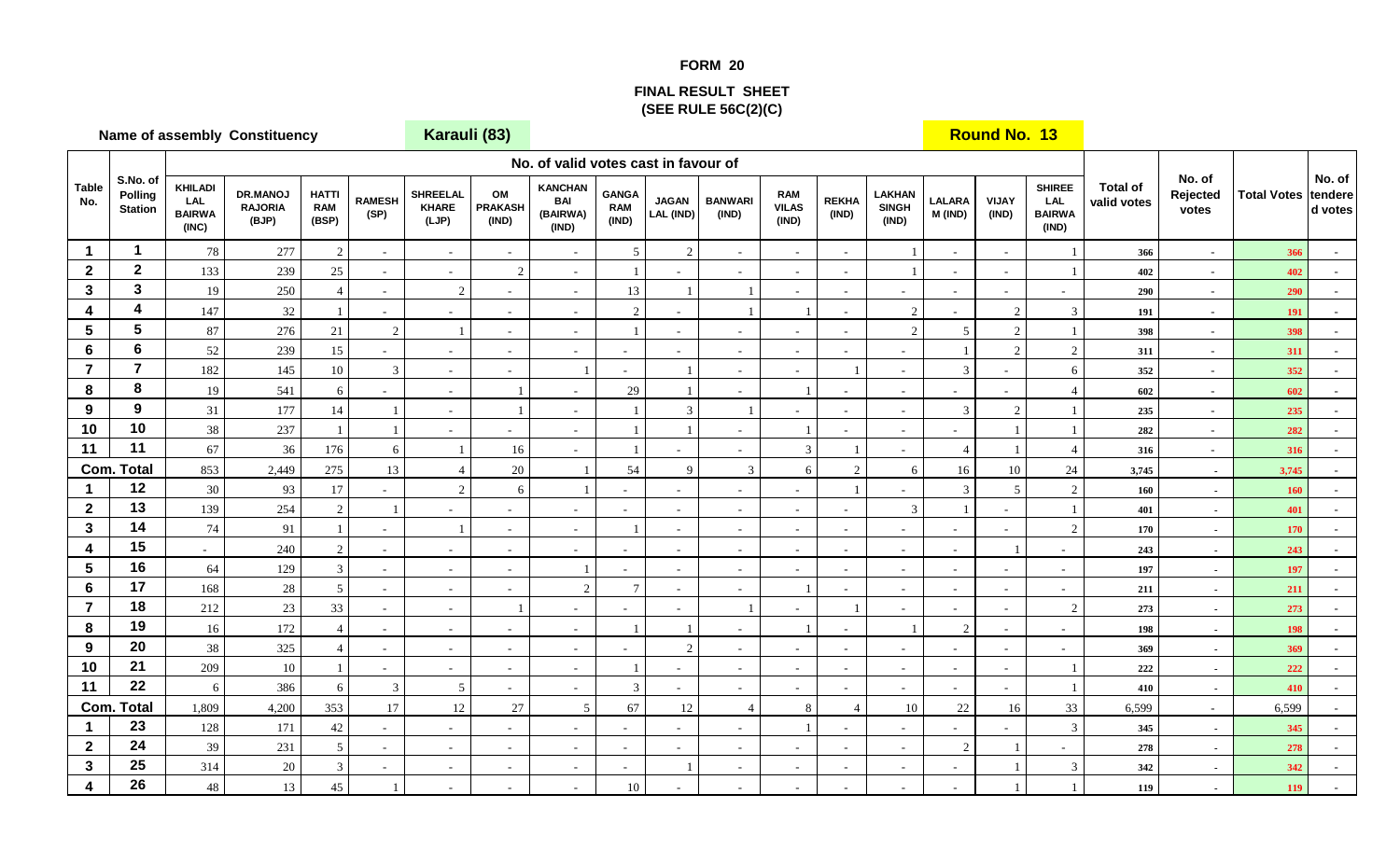| $\sqrt{5}$              | 27                | 25    | 159            | 87             |                          | $\sim$         |                          |                          | 18              |                          |                          |                |                          |                          | 6               | $\sim$         | 3               | 302    | $\sim$ | 302    |        |
|-------------------------|-------------------|-------|----------------|----------------|--------------------------|----------------|--------------------------|--------------------------|-----------------|--------------------------|--------------------------|----------------|--------------------------|--------------------------|-----------------|----------------|-----------------|--------|--------|--------|--------|
| 6                       | 28                | 55    | 212            | 6              |                          | $\sim$         | $\overline{\phantom{a}}$ | $\overline{\phantom{a}}$ | $\sim$          | $\overline{\phantom{a}}$ |                          | 2              |                          | $\sim$                   |                 | $\sim$         | $\overline{2}$  | 279    | $\sim$ | 279    |        |
| $\overline{7}$          | 29                | 42    | 624            | 28             | $\gamma$                 |                | $\sim$                   | $\overline{\phantom{a}}$ |                 | $\sim$                   | $\overline{\phantom{a}}$ |                |                          |                          |                 |                | $\sim$          | 702    | $\sim$ | 702    |        |
| 8                       | 30                | 126   | $78\,$         | 9              |                          | $\sim$         |                          |                          |                 |                          |                          | $\sim$         |                          | $\overline{\phantom{a}}$ |                 |                |                 | 216    | $\sim$ | 216    |        |
| 9                       | 31                | 353   | 25             | 56             | 3                        | 2              |                          |                          | $\sim$          |                          | 2                        | $\sim$         |                          | $\sim$                   | $7\phantom{.0}$ | 2              | 8               | 461    | $\sim$ | 461    |        |
| 10                      | 32                | 284   | $27\,$         | $\sim$         | $\overline{\phantom{a}}$ | $\sim$         | $\sim$                   | 2                        | -11             | $\sim$                   |                          | $\sim$         |                          | $\sim$                   | $\sim$          | $\sim$         |                 | 326    | $\sim$ | 326    | $\sim$ |
| 11                      | 33                | 151   | 16             | 2              | $\sim$                   | $\sim$         | $\sim$                   |                          | 6               | $\sim$                   | $\overline{\phantom{a}}$ |                |                          | $\sim$                   |                 |                | $\mathbf{3}$    | 181    | $\sim$ | 181    |        |
|                         | <b>Com. Total</b> | 3,374 | 5,776          | 636            | 26                       | 15             | 28                       | $\overline{7}$           | 114             | 14                       | 8                        | 13             | -6                       | 12                       | 40              | 23             | 58              | 10,150 | $\sim$ | 10,150 |        |
|                         | 34                | 117   | 14             | 50             | $\overline{\phantom{a}}$ | 2              | $\overline{\phantom{a}}$ |                          | $\sim$          |                          |                          | $\sim$         |                          | $\overline{2}$           | $\overline{2}$  | 2              | 3               | 193    | $\sim$ | 193    |        |
| $\mathbf{2}$            | 35                | 221   | 15             | 6              | $\sim$                   | $\sim$         |                          | ÷,                       | 3               |                          |                          | $\sim$         |                          |                          |                 |                |                 | 248    | $\sim$ | 248    |        |
| $\mathbf{3}$            | 36                | 427   | $\mathbf{3}$   | $\sim$         | $\sim$                   | $\sim$         | $\sim$                   | $\sim$                   | $\sim$          | $\sim$                   | $\sim$                   | $\sim$         | $\sim$                   | $\sim$                   | $\sim$          | $\sim$         | $\sim$          | 430    | $\sim$ | 430    |        |
| $\overline{\mathbf{4}}$ | 37                | 324   | $\overline{4}$ | $\sim$         | $\sim$                   | $\sim$         |                          |                          | 3               |                          | $\overline{\phantom{a}}$ | $\sim$         |                          |                          | $\sim$          | $\sim$         | 3               | 336    | $\sim$ | 336    |        |
| $\sqrt{5}$              | 38                | 413   | $\overline{4}$ |                | $\overline{\phantom{a}}$ |                |                          |                          | 46              |                          | $\overline{\phantom{a}}$ |                | $\sim$                   | $\sim$                   | $\sim$          | $\sim$         |                 | 469    | $\sim$ | 469    |        |
| $6\phantom{1}$          | 39                | 291   | $\overline{5}$ |                |                          | $\sim$         |                          |                          | 2               |                          |                          | $\sim$         |                          | $\sim$                   | $\sim$          | $\sim$         |                 | 299    | $\sim$ | 299    |        |
| $\overline{7}$          | 40                | 67    | 31             | 16             |                          |                | $\overline{\phantom{a}}$ |                          | 81              |                          | $\sim$                   | $\sim$         |                          | $\overline{1}$           | 2               | $\sim$         |                 | 204    | $\sim$ | 204    |        |
| 8                       | 41                | 569   | 66             | 12             |                          | 2              |                          | $\overline{\phantom{a}}$ | 10              |                          |                          | $\sim$         | $\sim$                   | $\sim$                   | $\sim$          | $\sim$         |                 | 663    | $\sim$ | 663    |        |
| 9                       | 42                | 180   | 8              | $\sim$         | $\overline{\phantom{a}}$ | 2              |                          | $\overline{\phantom{a}}$ | 122             |                          |                          | $\sim$         |                          | $\sim$                   | 3               |                |                 | 317    | $\sim$ | 317    |        |
| 10                      | 43                | 222   | 21             | 6              | $\sim$                   | 2              |                          |                          | 82              |                          | $\sim$                   | $\sim$         |                          | $\sim$                   | 3               |                | 3               | 340    | $\sim$ | 340    |        |
| 11                      | 44                | 416   | $\overline{5}$ | $\sim$         | $\sim$                   | $\sim$         | $\sim$                   | $\sim$                   | $7\phantom{.0}$ |                          | -1                       | $\sim$         | $\sim$                   | $\sim$                   | $\sim$          |                |                 | 432    | $\sim$ | 432    | $\sim$ |
|                         | <b>Com. Total</b> | 6,621 | 5,952          | 727            | 29                       | 25             | 30                       | 9                        | 470             | 18                       | 10                       | 14             |                          | 17                       | 50              | 29             | 73              | 14,081 | $\sim$ | 14,081 |        |
|                         | 45                | 239   | 38             | 13             |                          | $\sim$         |                          |                          | 12              |                          | $\overline{3}$           | 5              |                          | $\overline{2}$           | $\sim$          | $\sim$         |                 | 314    | $\sim$ | 314    |        |
| $\overline{2}$          | 46                | 561   | 11             | 2              | $\sim$                   | $\sim$         |                          | $\overline{\phantom{a}}$ | 2               |                          |                          | $\sim$         |                          | $\sim$                   | $\sim$          | $\sim$         |                 | 577    | $\sim$ | 577    |        |
| $\mathbf{3}$            | 47                | 338   | 54             |                | $\overline{\phantom{a}}$ | $\sim$         | $\overline{\phantom{a}}$ | $\overline{\phantom{a}}$ | 6               |                          |                          | $\sim$         |                          | $\sim$                   |                 | $\sim$         |                 | 405    | $\sim$ | 405    |        |
| $\boldsymbol{4}$        | 48                | 599   | 9              | 3              |                          | $\sim$         | $\overline{\phantom{a}}$ |                          | 10              |                          |                          |                | $\overline{\phantom{0}}$ | $\sim$                   | $\sim$          | $\sim$         |                 | 627    | $\sim$ | 627    |        |
| $5\phantom{.0}$         | 49                | 147   | 17             | 3              |                          |                |                          |                          | 19              |                          |                          | $\sim$         |                          | $\sim$                   | 2               | $\sim$         |                 | 193    | $\sim$ | 193    |        |
| $6\phantom{1}$          | 50                | 181   | 24             | 39             | $\sim$                   | $\sim$         | $\overline{\phantom{a}}$ |                          | 3               |                          | $\sim$                   | $\sim$         |                          | $\sim$                   | $\sim$          | $\sim$         | $\overline{4}$  | 252    | $\sim$ | 252    |        |
| $\overline{7}$          | 51                | 5     | 806            | 2              | $\sim$                   | $\sim$         | $\overline{\phantom{a}}$ | $\overline{\phantom{a}}$ | $\sim$          | $\sim$                   | $\overline{\phantom{a}}$ | $\sim$         |                          | $\sim$                   | $\sim$          | $\sim$         |                 | 813    | $\sim$ | 813    |        |
| 8                       | 52                | 165   | $27\,$         | 19             | $\overline{\phantom{a}}$ |                |                          | $\overline{\phantom{a}}$ | 13              | $\sim$                   | $\overline{\phantom{a}}$ | $\sim$         |                          | $\sim$                   | $\sim$          | $\sim$         |                 | 227    | $\sim$ | 227    |        |
| 9                       | 53                | 63    | 34             |                |                          | $\sim$         |                          |                          | $\overline{2}$  |                          | $\sim$                   | $\sim$         |                          | $\sim$                   | $\sim$          | $\sim$         |                 | 101    | $\sim$ | 101    |        |
| 10                      | 54                | 121   | 8              | 6              |                          | $\sim$         |                          |                          | 35              |                          |                          |                |                          | $\overline{4}$           |                 |                | $7\phantom{.0}$ | 187    | $\sim$ | 187    |        |
| 11                      | 55                | 237   | 6              |                |                          | $\sim$         |                          |                          | 25              |                          |                          |                |                          |                          |                 |                |                 | 270    | $\sim$ | 270    |        |
|                         | <b>Com. Total</b> | 9,277 | 6,986          | 819            | 32                       | 27             | 32                       | 12                       | 597             | 21                       | 14                       | 21             | 11                       | 23                       | 54              | 30             | 91              | 18,047 | $\sim$ | 18,047 | $\sim$ |
| $\mathbf 1$             | 56                | 311   | 22             | 6              | $\sim$                   | $\overline{1}$ | $\sim$                   | $\sim$                   | $7\phantom{.0}$ | $\sim$                   |                          | $\overline{1}$ | $\sim$                   | $\mathbf{1}$             |                 |                | $\mathfrak{Z}$  | 355    | $\sim$ | 355    | $\sim$ |
| $\mathbf{2}$            | 57                | 173   | 13             | $\overline{4}$ | $\sim$                   | $\sim$         | $\sim$                   | $\sim$                   | $\sim$          | $\sim$                   | $\sim$                   | $\sim$         | $\sim$                   | $\sim$                   | $\sim$          | $\sim$         |                 | 191    | $\sim$ | 191    | $\sim$ |
| $\mathbf{3}$            | 58                | 392   | $10\,$         | $\sim$         | $\sim$                   | $\sim$         | $\sim$                   | $\sim$                   |                 | $\sim$                   | $\sim$                   | $\overline{1}$ | $\sim$                   | $\sim$                   |                 | $\sim$         |                 | 406    | $\sim$ | 406    | $\sim$ |
| 4                       | 59                | 41    | 137            | 61             | $\sim$                   | $\sim$         | $\sim$                   | $\sim$                   | $\sim$          | $\sim$                   | $\sim$                   | $\sim$         | $\sim$                   | $\sim$                   | $\sim$          |                | $\sim$          | 240    | $\sim$ | 240    | $\sim$ |
| $5\phantom{.0}$         | 60                | 50    | 124            | 15             | $\sim$                   | $\sim$         | $\sim$                   | $\sim$                   | $\sim$          | $\sim$                   |                          | $\sim$         | $\sim$                   | $\sim$                   | $\overline{2}$  | $\overline{2}$ | $\sim$          | 194    | $\sim$ | 194    | $\sim$ |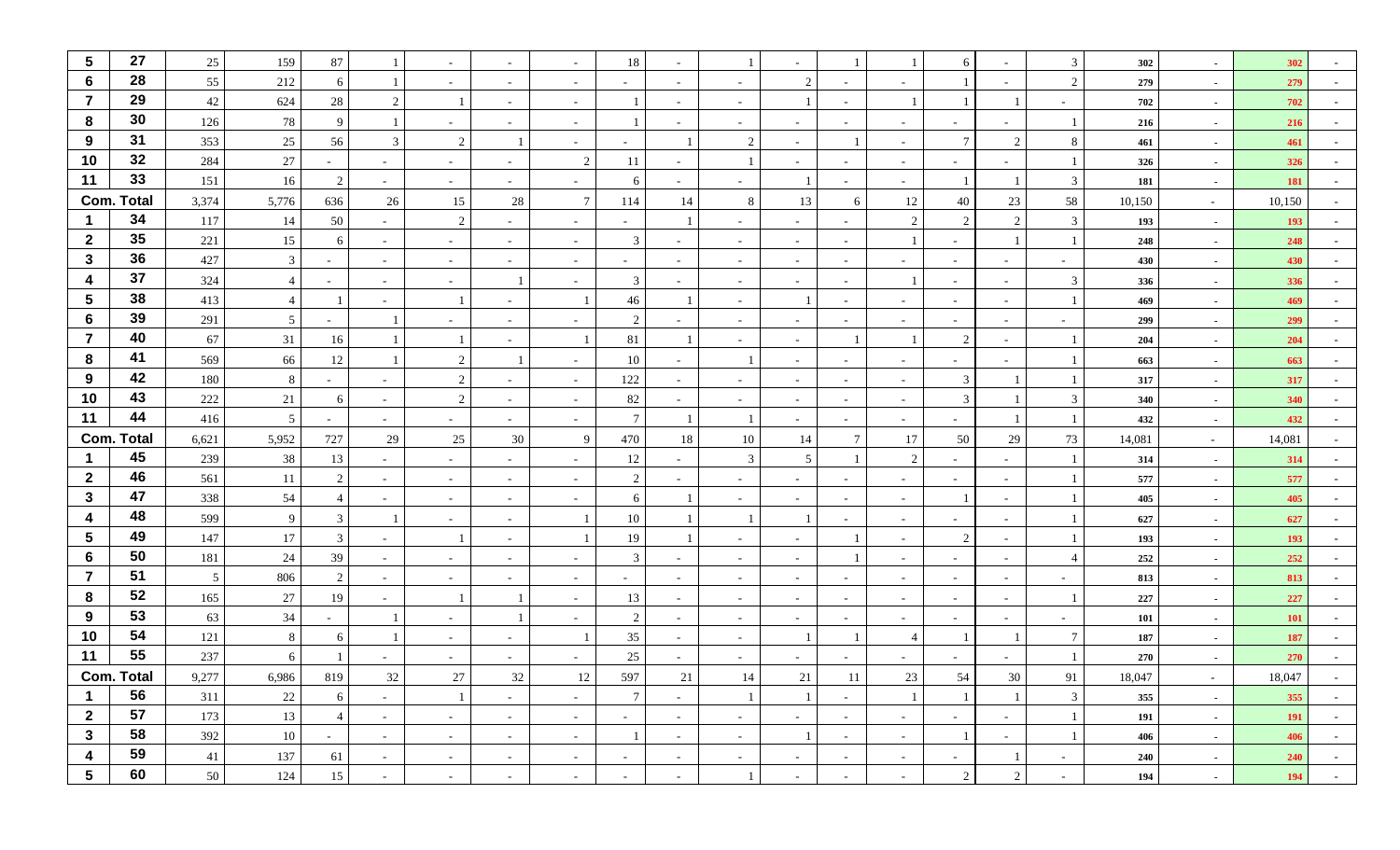| $6\phantom{1}6$                         | 61                      | 8               | 266                    | $7\phantom{.0}$ |                          | $\sim$           |                          |                          | $\overline{2}$           |                          |                          |                  |                |                          |                |                          |                          | 283        | $\sim$           | 283        |        |
|-----------------------------------------|-------------------------|-----------------|------------------------|-----------------|--------------------------|------------------|--------------------------|--------------------------|--------------------------|--------------------------|--------------------------|------------------|----------------|--------------------------|----------------|--------------------------|--------------------------|------------|------------------|------------|--------|
| $\overline{7}$                          | 62                      | 25              | 210                    | 12              |                          | $\sim$           |                          |                          | $\overline{2}$           |                          |                          | $\sim$           |                |                          |                | $\sim$                   |                          | 257        | $\sim$           | 257        |        |
| 8                                       | 63                      | 572             | 24                     |                 | $\overline{\phantom{a}}$ | $\sim$           | 2                        |                          | $\overline{2}$           |                          |                          | $\sim$           |                | $\overline{\phantom{a}}$ |                | $\sim$                   |                          | 603        | $\sim$           | 603        |        |
| 9                                       | 64                      | 15              | 261                    | 12              |                          | $\sim$           |                          |                          |                          |                          |                          | $\sim$           |                |                          |                |                          | 2                        | 301        | $\sim$           | 301        |        |
| 10                                      | 65                      | 52              | 219                    | 3               | $\mathcal{D}$            | $\sim$           |                          |                          | 24                       |                          |                          | $\sim$           |                | $\overline{\phantom{a}}$ |                | $\mathcal{D}$            | 5                        | 310        | $\sim$           | 310        |        |
| 11                                      | 66                      | 28              | 2                      | 89              | $\overline{2}$           | $\mathbf{3}$     | $\overline{\phantom{a}}$ | $\overline{\phantom{a}}$ | $\overline{4}$           | ٠                        |                          | $\sim$           | $\overline{2}$ | $\sim$                   | 5              | $\sim$                   |                          | 136        | $\sim$           | 136        | $\sim$ |
|                                         | <b>Com. Total</b>       | 10,944          | 8,274                  | 1,029           | 38                       | 31               | 36                       | 13                       | 640                      | 23                       | 18                       | 23               | 15             | 29                       | 68             | 37                       | 105                      | 21,323     | $\sim$           | 21,323     |        |
|                                         | 67                      | 54              | 150                    | 13              |                          |                  |                          |                          | $\sim$                   |                          |                          |                  |                | $\sim$                   |                | $\sim$                   |                          | 220        | $\sim$           | 220        |        |
| $\overline{2}$                          | 68                      | 391             | 18                     |                 | $\mathcal{D}$            | $\sim$           |                          |                          | 13                       |                          |                          | $\sim$           |                | $\sim$                   | $\overline{2}$ | $\sim$                   |                          | 426        | $\sim$           | 426        |        |
| $\mathbf{3}$                            | 69                      | 492             | 71                     | 6               | $\mathcal{D}$            | 3                |                          |                          | $\overline{2}$           |                          |                          | 2                |                |                          |                |                          | 10                       | 592        | $\sim$           | 592        |        |
| 4                                       | 70                      | $\mathbf{3}$    | 444                    | $\tau$          | $\sim$                   | $\sim$           | $\sim$                   | $\sim$                   | $\sim$                   | $\sim$                   |                          | $\sim$           |                | $\sim$                   | $\sim$         | $\sim$                   | $\sim$                   | 455        | $\sim$           | 455        |        |
| $5\phantom{1}$                          | 71                      | 5               | 231                    | 2               | $\overline{\phantom{a}}$ | $\sim$           |                          |                          | $\overline{\phantom{0}}$ |                          |                          | $\sim$           |                | $\sim$                   |                | $\sim$                   |                          | 240        | $\sim$           | 240        |        |
| $6\phantom{1}6$                         | 72                      | $7\phantom{.0}$ | 242                    | 8               | $\overline{\phantom{a}}$ | $\sim$           | $\overline{\phantom{a}}$ | $\overline{\phantom{a}}$ | $\sim$                   | $\sim$                   | $\overline{\phantom{a}}$ | $\sim$           |                | $\sim$                   |                | $\sim$                   |                          | 257        | $\sim$           | 257        |        |
| $\overline{7}$                          | 73                      | 32              | 173                    | 8               |                          | $\sim$           |                          |                          | $\sim$                   |                          |                          | $\sim$           | $\overline{2}$ | $\sim$                   | 2              | 2                        |                          | 221        | $\sim$           | 221        |        |
| 8                                       | 74                      | 10              | 371                    | 18              |                          | $\sim$           | $\sim$                   |                          |                          |                          |                          |                  |                | 3                        |                | 3                        |                          | 412        | $\sim$           | 412        |        |
| 9                                       | 75                      | 9               | 123                    | 43              |                          | $\sim$           | $\sim$                   |                          | $\overline{\phantom{0}}$ |                          |                          |                  |                |                          | 2              | $\sim$                   | 2                        | 186        | $\sim$           | 186        |        |
| 10                                      | 76                      | 75              | 129                    | 47              |                          | $\sim$           | $\overline{\phantom{a}}$ |                          | $\overline{\mathcal{A}}$ |                          |                          | 2                |                | $\sim$                   |                | $\sim$                   | 3                        | 262        | $\sim$           | 262        |        |
| 11                                      | 77                      | $\overline{4}$  | 159                    | 72              | $\overline{2}$           | $\sim$           |                          |                          |                          |                          |                          |                  |                |                          |                | 3                        |                          | 246        | $\sim$           | 246        |        |
|                                         | <b>Com. Total</b><br>78 | 12,026          | 10,385                 | 1,253           | 47                       | 35               | 38                       | 17                       | 660                      | 25                       | 21                       | 31               | 20             | 35                       | 77             | 46                       | 124                      | 24,840     | $\sim$           | 24,840     |        |
|                                         | 79                      | 3               | 172                    | 121             |                          | $\sim$           |                          |                          | $\overline{\phantom{a}}$ |                          |                          | $\sim$           |                | $\sim$                   |                | $\overline{\phantom{a}}$ |                          | 300        | $\sim$           | 300        |        |
| $\overline{2}$                          | 80                      | 25              | 507                    | 145             |                          | $\sim$           | $\overline{\phantom{a}}$ | $\overline{\phantom{a}}$ | $\sim$                   |                          |                          | $\sim$           |                | $\sim$                   |                |                          |                          | 678        | $\sim$           | 678        |        |
| $\mathbf{3}$<br>$\overline{\mathbf{4}}$ | 81                      | $\overline{4}$  | 391                    | 9<br>296        |                          | $\sim$           |                          | $\overline{\phantom{a}}$ | $\sim$                   |                          |                          | $\sim$           |                | $\sim$                   |                | $\sim$                   | 3                        | 407        | $\sim$           | 407        |        |
| $5\phantom{.0}$                         | 82                      | 12<br>320       | 281<br>$7\phantom{.0}$ | $\sim$          | $\overline{\phantom{a}}$ | $\sim$           | $\overline{\phantom{a}}$ | $\overline{\phantom{a}}$ | $\sim$<br>5              |                          | $\overline{\phantom{a}}$ |                  |                | $\sim$                   |                | $\sim$                   |                          | 593<br>335 | $\sim$           | 593<br>335 |        |
| $6\phantom{1}6$                         | 83                      | $\sim$          | 626                    | 151             |                          | $\sim$<br>$\sim$ | $\sim$                   |                          |                          | $\overline{\phantom{a}}$ |                          | $\sim$<br>$\sim$ |                |                          |                | $\sim$<br>$\sim$         | $\sim$<br>$\overline{2}$ | 779        | $\sim$<br>$\sim$ | 779        |        |
| $\overline{7}$                          | 84                      | 6               | 327                    | 43              | $\sim$                   | $\sim$           | $\overline{\phantom{a}}$ |                          | $\sim$                   | ٠                        |                          | $\sim$           |                |                          |                | 2                        |                          | 380        | $\sim$           | 380        |        |
| 8                                       | 85                      | 2               | 418                    | 20              | $\sim$                   | $\sim$           | $\overline{\phantom{a}}$ |                          | $\sim$                   | $\overline{\phantom{a}}$ |                          | $\sim$           |                | $\sim$                   |                | $\sim$                   |                          | 442        | $\sim$           | 442        |        |
| 9                                       | 86                      | 5               | 489                    | 45              | $\sim$                   | $\sim$           | $\sim$                   |                          | $\overline{\phantom{a}}$ |                          |                          | $\overline{a}$   |                | $\sim$                   |                | $\sim$                   |                          | 539        | $\sim$           | 539        |        |
| 10                                      | 87                      | 91              | $75\,$                 | 52              |                          | $\sim$           |                          |                          |                          |                          |                          | $\sim$           |                | $\sim$                   |                | 3                        |                          | 227        | $\sim$           | 227        |        |
| 11                                      | 88                      | $\mathcal{D}$   | 478                    | 67              |                          |                  |                          | 3                        |                          |                          |                          |                  |                | $\sim$                   |                |                          |                          | 553        | $\sim$           | 553        |        |
|                                         | <b>Com. Total</b>       | 12,496          | 14,156                 | 2,202           | 52                       | 36               | 39                       | 21                       | 666                      | 26                       | $23\,$                   | 32               | $22\,$         | 37                       | 80             | 52                       | 133                      | 30,073     | $\sim$           | 30,073     |        |
| - 1                                     | 89                      | 67              | 117                    |                 | $\sim$                   | $\sim$           | $\sim$ $-$               | $\sim$                   | 4                        | $\sim$                   | $\mathbf{I}$             | $\sim$           | $\sim$         | $\sim$                   | $\sim$         | $\sim$ $-$               | $\sim$                   | 190        | $\sim$           | <b>190</b> | $\sim$ |
| $\mathbf{2}$                            | 90                      | 97              | 41                     | 76              | $\overline{4}$           | $\overline{2}$   | $\sim$                   | $\sim$                   |                          | $\sim$                   | $\sim$                   | $\overline{1}$   | $\sim$         | 1                        | $\overline{2}$ |                          | $\sim$                   | 226        | $\sim$           | 226        | $\sim$ |
| $\mathbf{3}$                            | 91                      | 104             | 65                     | $\overline{2}$  | $\sim$                   | $\sim$           | $\sim$                   | $\sim$                   | $\sim$                   | $\sim$                   | $\sim$                   | $\sim$           | $\sim$         | $\sim$                   | 2              | $\sim$                   | $\sim$                   | 173        | $\sim$           | 173        | $\sim$ |
| $\overline{\mathbf{4}}$                 | 92                      | 43              | 278                    | 88              | $\sim$                   | $\sim$           | $\sim$                   | $\sim$                   | $\sim$                   | $\sim$                   | $\sim$                   | $\sim$           | 2              | 1                        |                |                          | $\sim$                   | 414        | $\sim$           | 414        | $\sim$ |
| $5\phantom{.0}$                         | 93                      | 161             | 77                     | $7\phantom{.0}$ | $\sim$                   | 2                | -1                       | $\sim$                   | $\sim$                   | $\overline{2}$           | $\overline{1}$           | -1               | $\sim$         | $\sim$                   | 1              | $\overline{4}$           | $\overline{2}$           | 259        | $\sim$           | 259        | $\sim$ |
| $6\phantom{1}$                          | 94                      | $\mathfrak{Z}$  | 101                    | 66              | 2                        |                  | $\sim$                   | $\sim$                   | $\sim$                   | $\sim$                   | $\sim$                   | $\sim$           | $\sim$         | $\sim$                   |                |                          |                          | 176        | $\sim$           | 176        | $\sim$ |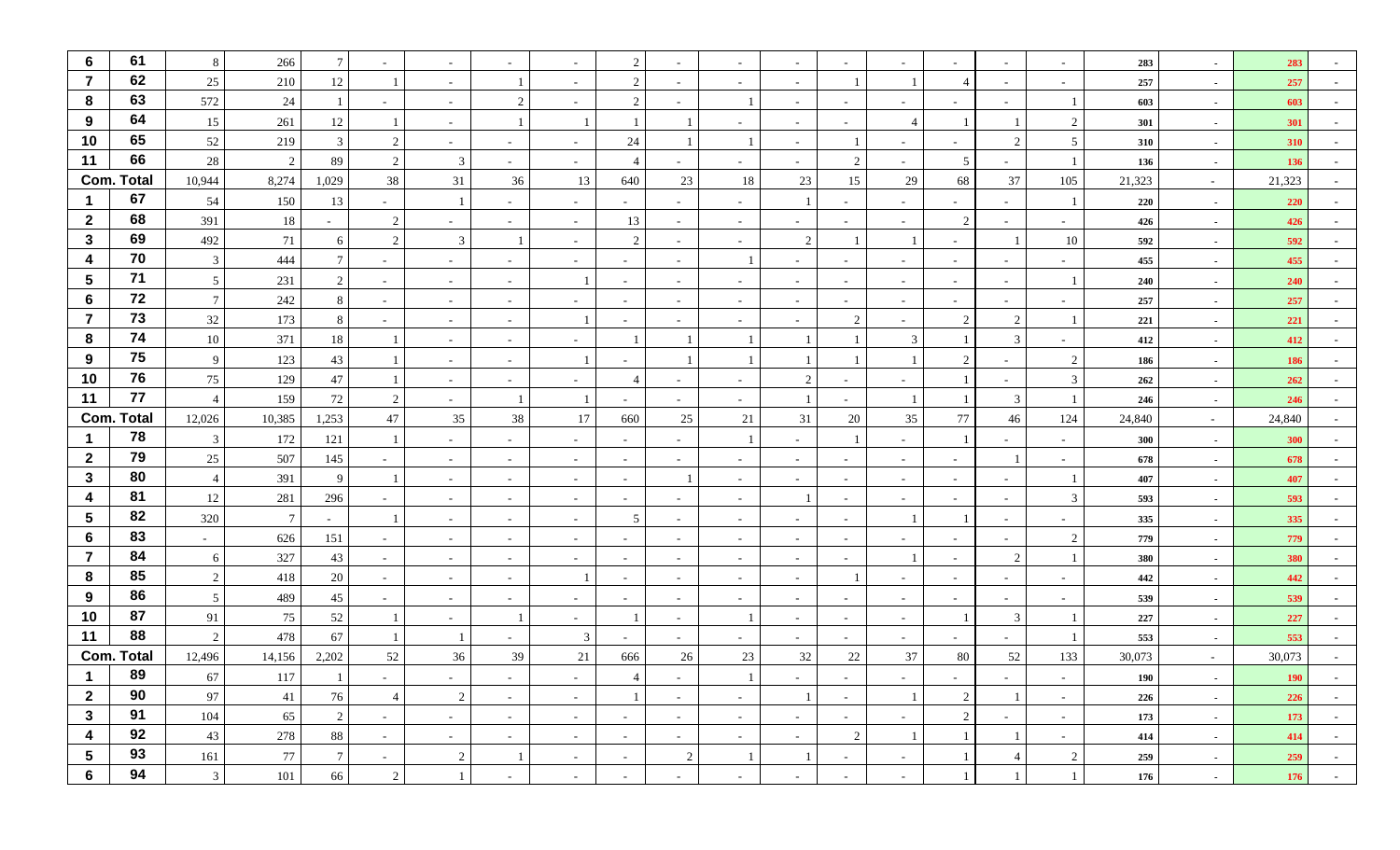| $\overline{7}$      | 95                | 60        | $27\,$        |          | $\overline{\phantom{a}}$ | $\sim$           | $\overline{\phantom{a}}$ | $\overline{\phantom{a}}$                             | $\sim$                   |                          |                                            | $\sim$           | 2                        |                          |                |                  |                | 95         | $\sim$           | 95         |        |
|---------------------|-------------------|-----------|---------------|----------|--------------------------|------------------|--------------------------|------------------------------------------------------|--------------------------|--------------------------|--------------------------------------------|------------------|--------------------------|--------------------------|----------------|------------------|----------------|------------|------------------|------------|--------|
| 8                   | 96                | 188       | 119           | 49       |                          | 3                | $\overline{\phantom{a}}$ |                                                      | 9                        |                          | $\overline{\phantom{a}}$                   | $\sim$           |                          | 2                        | 5              | $\sim$           | $\overline{4}$ | 383        | $\sim$           | 383        |        |
| 9                   | 97                | 25        | 119           | 41       |                          | 3                |                          | $\overline{\phantom{a}}$                             | $\overline{\phantom{a}}$ |                          | $\overline{\phantom{a}}$                   | $\sim$           |                          | $\overline{\phantom{0}}$ | 2              |                  | 2              | 197        | $\sim$           | 197        |        |
| 10                  | 98                | 107       | $22\,$        | 6        |                          | $\sim$           |                          |                                                      |                          |                          |                                            | $\sim$           |                          |                          |                | $\sim$           |                | 137        | $\sim$           | 137        |        |
| 11                  | 99                | 19        | 152           | 88       | 3                        | $\sim$           | 2                        |                                                      | $\overline{\phantom{0}}$ | $\sim$                   | $\overline{\phantom{a}}$                   | $\sim$           |                          | $\sim$                   | 2              |                  |                | 268        | $\sim$           | 268        |        |
|                     | <b>Com. Total</b> | 13,370    | 15,274        | 2,630    | 63                       | 47               | 43                       | 23                                                   | 681                      | 31                       | 25                                         | 34               | 28                       | 42                       | 96             | 60               | 144            | 32,591     | $\sim$           | 32,591     |        |
|                     | 100               | 130       | 62            | 76       | 5                        |                  | $\overline{\phantom{a}}$ |                                                      |                          | $\sim$                   | $\sim$                                     | $\sim$           |                          | $\overline{\phantom{0}}$ |                | $\sim$           | $\overline{4}$ | 281        | $\sim$           | 281        |        |
| $\mathbf{2}$        | 101               | 89        | 37            | 87       | $\overline{\phantom{a}}$ | 2                | $\overline{\phantom{a}}$ | 2                                                    | 28                       |                          | $\overline{\phantom{a}}$                   |                  |                          | 2                        | 3              |                  | $\overline{4}$ | 258        | $\sim$           | 258        |        |
| $\mathbf{3}$        | 102               | 263       | 94            | 13       |                          | $\sim$           | $\overline{\phantom{a}}$ | $\overline{\phantom{a}}$                             |                          | $\mathbf{1}$             |                                            | $\sim$           |                          |                          |                |                  | $\overline{4}$ | 382        | $\sim$           | 382        |        |
| 4                   | 103               | 191       | $20\,$        |          | $\overline{\phantom{a}}$ | $\sim$           | $\overline{\phantom{a}}$ | $\overline{\phantom{a}}$                             |                          |                          |                                            | $\sim$           |                          | $\overline{\phantom{a}}$ |                |                  | 2              | 215        | $\sim$           | 215        |        |
| 5                   | 104               | 90        | $12\,$        | 231      | 6                        |                  | $\sim$                   |                                                      |                          | $\sim$                   | $\sim$                                     | $\sim$           | $\overline{\phantom{a}}$ |                          | $\sim$         | $\sim$           |                | 344        | $\sim$           | 344        | $\sim$ |
| 6                   | 105               | 51        | $70\,$        | 191      |                          | $\sim$           | $\overline{\phantom{a}}$ | $\overline{\phantom{a}}$                             |                          |                          |                                            | $\sim$           |                          | 3                        | 3              | $\sim$           |                | 321        | $\sim$           | 321        |        |
| $\overline{7}$      | 106               | 299       | $42\,$        | 2        | $\overline{\phantom{a}}$ |                  | $\mathcal{D}$            | $\sim$                                               | 30                       |                          | $\overline{\phantom{a}}$                   | $\sim$           | $\sim$                   | $\sim$                   |                | 2                | 2              | 382        | $\sim$           | 382        |        |
| 8                   | 107               | 22        | 145           | 43       | $\sim$                   |                  |                          | $\overline{\phantom{a}}$                             | $\overline{\phantom{0}}$ |                          |                                            | $\sim$           |                          | $\sim$                   |                | $\sim$           |                | 211        | $\sim$           | 211        |        |
| 9                   | 108               | 132       | 18            | 15       | -1                       | $\sim$           | $\sim$                   |                                                      | 39                       | $\overline{1}$           | $\overline{1}$                             |                  | $\overline{a}$           |                          |                | $\sim$           |                | 212        | $\sim$           | 212        |        |
| 10                  | 109               | 121       | 2             | 5        | $\overline{\phantom{a}}$ | $\sim$           | $\sim$                   | $\overline{\phantom{a}}$                             | 4                        | $\sim$                   | $\overline{\phantom{a}}$                   | $\sim$           | $\sim$                   | $\sim$                   | $\sim$         | $\sim$           | $\overline{3}$ | 135        | $\sim$           | 135        |        |
| 11                  | 110               | 172       | 19            |          | $\overline{\phantom{a}}$ | $\sim$           | $\overline{1}$           | $\overline{\phantom{a}}$                             | $\mathfrak{Z}$           | $\overline{\phantom{a}}$ | $\overline{\phantom{a}}$                   | $\sim$           |                          | $\sim$                   | $\sim$         | $\overline{4}$   | $\overline{5}$ | 204        | $\sim$           | 204        |        |
|                     | <b>Com. Total</b> | 14,930    | 15,795        | 3,294    | 77                       | 53               | 46                       | 28                                                   | 789                      | 35                       | $27\,$                                     | 36               | 30                       | 50                       | 106            | 69               | 171            | 35,536     | $\sim$ $-$       | 35,536     |        |
| -1                  | 111               | 210       | 74            | 8        | $\sim$                   |                  | $\overline{1}$           | $\sim$                                               | $\sim$                   | $\sim$                   | -1                                         |                  |                          |                          | $\sim$         | 2                | 6              | 305        | $\sim$           | 305        |        |
| $\mathbf{2}$        | 112               | 315       | 31            | 76       |                          |                  | $\overline{\phantom{a}}$ | $\overline{\phantom{a}}$                             | 15                       | $\sim$                   |                                            | $\sim$           |                          |                          | $\overline{2}$ |                  |                | 445        | $\sim$           | 445        |        |
| $\mathbf{3}$        | 113               | 31        | $105\,$       |          | $\overline{\phantom{a}}$ | $\sim$           | $\overline{\phantom{a}}$ | $\overline{\phantom{a}}$                             | 9                        | $\overline{\phantom{a}}$ |                                            | $\sim$           | $\overline{\phantom{a}}$ | $\sim$                   | 5              | $\sim$           |                | 158        | $\sim$           | 158        |        |
| 4                   | 114               | 62        | $22\,$        | 165      | $\overline{4}$           |                  | $\overline{\phantom{a}}$ | $\sim$                                               | $\sim$                   | $\overline{\phantom{a}}$ |                                            | $\sim$           |                          | $\sim$                   | 4              | $\sim$           |                | 260        | $\sim$           | 260        |        |
| 5                   | 115               | 39        | 381           | 20       | $\sim$                   | $\sim$           | $\overline{\phantom{a}}$ | 3                                                    | $\sim$                   | $\sim$                   | $\overline{\phantom{a}}$                   | $\sim$           |                          |                          |                | $\sim$           |                | 446        | $\sim$           | 446        |        |
| 6                   | 116<br>117        | 115       | 104           | 109      | 5                        | $\sim$           |                          | $\overline{\phantom{a}}$                             | 25                       | $\overline{4}$           | 2                                          | $\sim$           |                          |                          | $\overline{4}$ |                  | 10             | 381        | $\sim$           | 381        |        |
| $\overline{7}$<br>8 | 118               | 14        | 95            | 85       | $\overline{\phantom{a}}$ | $\sim$           |                          |                                                      | $\sim$                   | 2                        |                                            | $\sim$           |                          | $\mathfrak{D}$           | $\overline{5}$ | 3                |                | 209        | $\sim$           | 209        |        |
| 9                   | 119               | 45<br>214 | 165<br>$10\,$ | 28       | $\blacksquare$<br>2      | $\sim$           | $\overline{\phantom{a}}$ | $\sim$                                               | $\sim$                   | $\sim$                   | $\overline{\phantom{a}}$                   |                  |                          | $\sim$                   | $\sim$         | $\sim$           |                | 239        | $\sim$           | 239        |        |
| 10                  | 120               | 69        | 55            | 23<br>57 |                          | $\sim$<br>$\sim$ | $\sim$<br>$\sim$         | $\overline{\phantom{a}}$<br>$\overline{\phantom{a}}$ | $\sim$<br>$\sim$         | $\sim$<br>$\sim$         | $\blacksquare$<br>$\overline{\phantom{a}}$ | $\sim$<br>$\sim$ |                          | $\overline{\phantom{a}}$ | $\sim$         | $\sim$<br>$\sim$ | $\sim$         | 251<br>183 | $\sim$           | 251<br>183 |        |
| 11                  | 121               | 132       | $\mathbf{Q}$  | 100      | 2                        |                  | $\overline{\phantom{a}}$ |                                                      | 23                       | $\overline{\phantom{a}}$ |                                            | $\sim$           |                          |                          | 3              | $\sim$           |                | 274        | $\sim$<br>$\sim$ | 274        |        |
|                     | <b>Com. Total</b> | 16,176    | 16,846        | 3,972    | 92                       | 57               | 49                       | $32\,$                                               | 861                      | 41                       | 33                                         | 38               | 33                       | 58                       | 131            | 76               | 192            | 38,687     | $\sim$ $-$       | 38,687     |        |
|                     | 122               | 25        | 81            | 22       |                          |                  |                          |                                                      |                          |                          |                                            |                  |                          |                          |                |                  |                | 128        |                  | 128        |        |
| $\mathbf{2}$        | 123               | 13        | 147           | 14       | $\perp$                  | $\sim$           | $\sim$                   | $\sim$                                               | $\sim$                   | $\sim$                   | $\sim$                                     | $\sim$           | $\sim$                   | $\sim$                   | $\sim$         | $\sim$           |                | 176        | $\sim$           | <b>176</b> | $\sim$ |
| $\mathbf{3}$        | 124               | 12        | 134           | 99       | -1                       | $\sim$           | $\sim$                   | $\sim$                                               | $\sim$                   | $\sim$                   | $\sim$                                     | $\sim$           | $\sim$                   |                          | $\sim$         | $\sim$           | $\sim$         | 247        | $\sim$           | 247        | $\sim$ |
| 4                   | 125               | 18        | 84            | 124      | $\sim$                   | $\sim$           | $\sim$                   | $\sim$                                               | 33                       | -1                       | $\overline{1}$                             |                  | $\sim$                   | $\sim$                   | 4              | $\sim$           | $\sim$         | 266        | $\sim$           | 266        | $\sim$ |
| $5\phantom{.0}$     | 126               | 491       | 17            | 24       | $\sim$                   | -1               | $\sim$                   | $\sim$                                               | 11                       | $\sim$                   | $\sim$                                     | $\sim$           | $\sim$                   | $\sim$                   | -1             | $\sim$           |                | 546        | $\sim$           | 546        | $\sim$ |
| 6                   | 127               | 14        | 288           | 665      | 6                        | $\mathbf{1}$     | $\sim$                   | -1                                                   | 1                        | $\sim$                   | $\sim$                                     | $\sim$           | $\sim$                   | $\sim$                   | $\sim$         | $\sim$           | $\sim$         | 976        | $\sim$           | 976        | $\sim$ |
| $\overline{7}$      | 128               | 30        | 629           | 36       | $\overline{2}$           | $\sim$           | $\sim$                   | $\sim$                                               | $\overline{4}$           | $\sim$                   | -1                                         | $\sim$           | $\sim$                   | $\sim$                   | $\sim$         | $\sim$           | $\sim$         | 702        | $\sim$           | 702        | $\sim$ |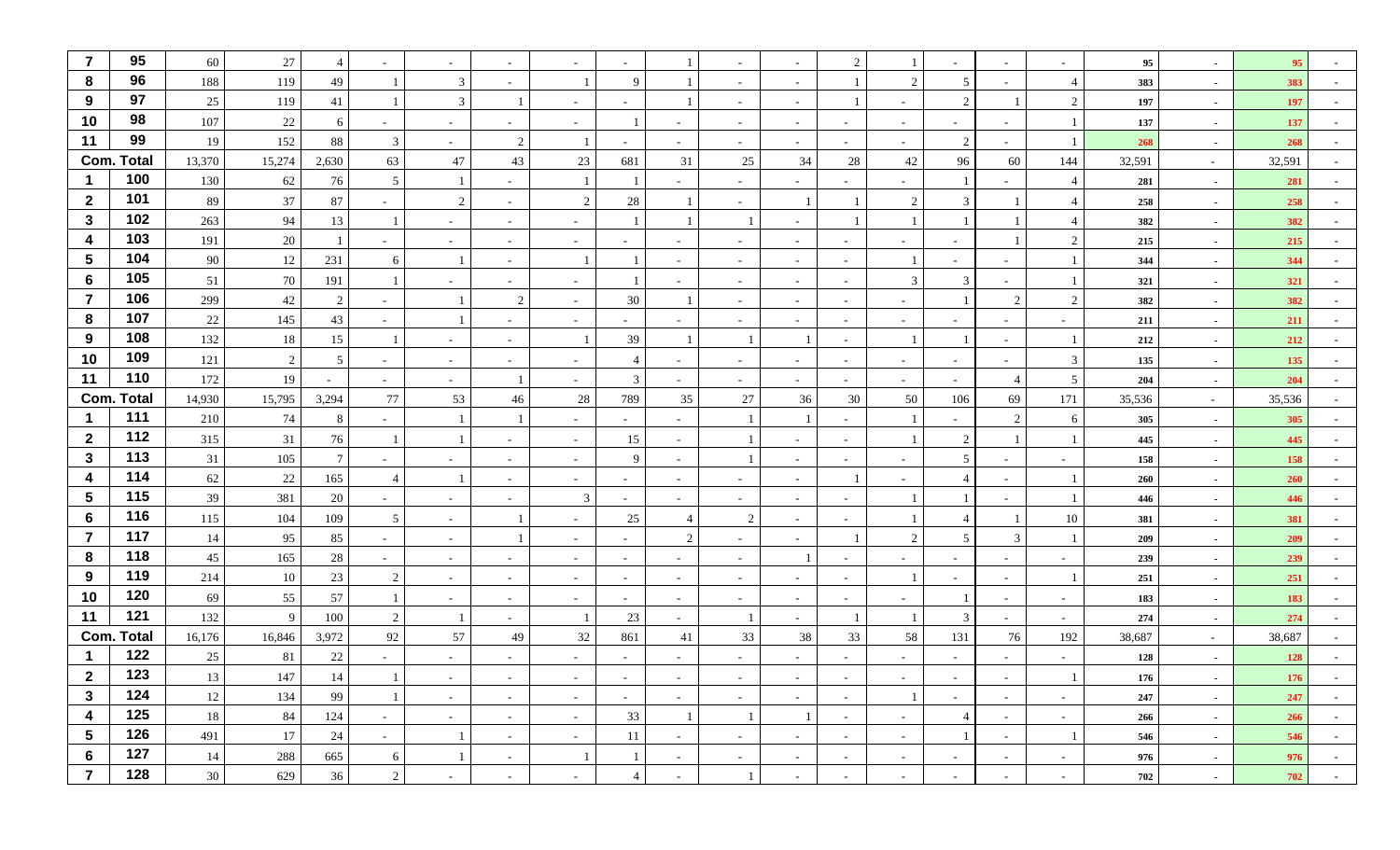| 8                | 129               | 22               | 562            | 31               | $\overline{\phantom{a}}$ | $\sim$         |                          | $\overline{\phantom{a}}$ | $\sim$         | $\sim$                   |                          | $\sim$                   |                          |                | $\sim$                   | $\sim$                   | 2               | 618    | $\sim$ | 618    |        |
|------------------|-------------------|------------------|----------------|------------------|--------------------------|----------------|--------------------------|--------------------------|----------------|--------------------------|--------------------------|--------------------------|--------------------------|----------------|--------------------------|--------------------------|-----------------|--------|--------|--------|--------|
| 9                | 130               | 121              | 82             | $\overline{4}$   | $\overline{2}$           | $\mathfrak{Z}$ | $\overline{\phantom{a}}$ | $\overline{\phantom{a}}$ | 6              | $\sqrt{2}$               |                          | $\mathfrak{Z}$           |                          | $\overline{2}$ | $\sim$                   | $\sim$                   | $\overline{4}$  | 230    | $\sim$ | 230    |        |
| 10               | 131               | 178              | 21             | 69               | $\overline{\phantom{a}}$ | 3              | 2                        | $\overline{\phantom{a}}$ | 34             |                          |                          |                          |                          |                | $\sim$                   | 2                        | $\overline{4}$  | 317    | $\sim$ | 317    |        |
| 11               | 132               | 123              | 73             | 16               | 3                        | 2              |                          |                          | 54             |                          | 2                        | $\sim$                   |                          | 1              |                          |                          |                 | 280    | $\sim$ | 280    |        |
|                  | <b>Com. Total</b> | 17,223           | 18,964         | 5,076            | 107                      | 67             | 51                       | 33                       | 1,004          | 45                       | $38\,$                   | 43                       | 34                       | 64             | 137                      | 82                       | 205             | 43,173 | $\sim$ | 43,173 |        |
| -1               | 133               | 45               | 41             | 121              |                          | $\sim$         | $\sim$                   | 2                        | $\sim$         | $\overline{2}$           |                          | $\sim$                   |                          | $\sim$         | $\sim$                   | $\overline{4}$           | $\sim$          | 217    | $\sim$ | 217    |        |
| $\overline{2}$   | 134               | 438              | 40             | 25               | $\sim$                   | $\sim$         | $\sim$                   | $\overline{\phantom{a}}$ | $\overline{2}$ | $\overline{\phantom{a}}$ |                          |                          | $\overline{\phantom{0}}$ | $\sim$         | $\overline{\phantom{a}}$ |                          | 5               | 513    | $\sim$ | 513    |        |
| $\mathbf{3}$     | 135               | 152              | 211            | 23               | $\sim$                   | $\sim$         | $\sim$                   | $\sim$                   |                |                          |                          |                          | $\sim$                   |                |                          | $\overline{\phantom{a}}$ | 2               | 394    | $\sim$ | 394    |        |
| $\boldsymbol{4}$ | 136               | 318              | 61             | 117              | $\overline{2}$           | $\sim$         | $\overline{\phantom{a}}$ | $\overline{\phantom{a}}$ | 13             |                          |                          | $\sim$                   |                          |                |                          | 3                        |                 | 519    | $\sim$ | 519    |        |
| $\sqrt{5}$       | 137               | 357              | 97             | 45               | $\sim$                   | $\sim$         | $\overline{\phantom{a}}$ | ÷,                       | 6              | $\mathbf{1}$             |                          |                          |                          | $\overline{2}$ |                          | 2                        | $7\phantom{.0}$ | 518    | $\sim$ | 518    |        |
| 6                | 138               | 185              | 4              | $\sim$           | $\sim$                   | $\sim$         | $\sim$                   | $\overline{\phantom{a}}$ | 45             | $\overline{\phantom{a}}$ | $\sim$                   | $\sim$                   | $\sim$                   | $\sim$         | $\sim$                   | $\sim$                   | $\sqrt{2}$      | 236    | $\sim$ | 236    | $\sim$ |
| $\overline{7}$   | 139               | 810              | $\overline{7}$ | 2                | $\overline{\phantom{a}}$ |                |                          | $\overline{\phantom{a}}$ | 56             | $\sim$                   |                          | $\sim$                   |                          | $\sim$         |                          | $\overline{a}$           | 2               | 879    | $\sim$ | 879    |        |
| 8                | 140               | 62               | 162            | 4                | 3                        | 3              |                          | $\overline{\phantom{a}}$ | $27\,$         | $\sim$                   | $\overline{\phantom{a}}$ | $\sim$                   | $\sim$                   | $\sim$         |                          | $\sim$                   |                 | 264    | $\sim$ | 264    |        |
| 9                | 141<br>142        | 84               | 147            |                  | $\sim$                   | $\sim$         |                          |                          | $\mathfrak{Z}$ | $\overline{\phantom{a}}$ |                          | $\sim$                   |                          | 1              | $\sim$                   | $\sim$                   | $\sim$          | 236    | $\sim$ | 236    |        |
| 10               | 143               | 43               | $72\,$         | 5 <sup>5</sup>   | $\overline{\phantom{a}}$ | $\sim$         | $\sim$                   | $\overline{\phantom{a}}$ | $\sim$         | $\sim$                   | $\sim$                   | $\sim$                   | $\overline{\phantom{0}}$ | $\sim$         | $\sim$                   |                          | $\sim$          | 121    | $\sim$ | 121    |        |
| 11               |                   | 222              | $\mathbf{3}$   | $\sim$           | $\sim$                   | $\sim$         | $\sim$                   |                          | 2              | $\sim$                   | $\sim$                   | $\sim$                   | $\sim$                   | $\sim$         | $\sim$                   | $\sim$                   |                 | 229    | $\sim$ | 229    |        |
|                  | <b>Com. Total</b> | 19,939           | 19,809         | 5,419            | 113                      | 71             | 52                       | 36                       | 1,159          | 50                       | 42                       | 46                       | 34                       | 69             | 141                      | 93                       | 226             | 47,299 | $\sim$ | 47,299 |        |
| -1               | 144               | 164              | 13             | 64               | $\sim$                   | 8              | $\blacksquare$           | $\mathbf{3}$             | 88             | $\mathbf{3}$             | -1                       | $\overline{\phantom{a}}$ | -1                       | $\sim$         | $\mathbf{3}$             |                          | 1               | 350    | $\sim$ | 350    |        |
| $\mathbf{2}$     | 145               | 39               | 325            | 11               | 1                        | $\sim$         | $\blacksquare$           | ٠                        | 75             | $\mathbf{3}$             |                          | 1                        | ٠                        | $\sim$         | $5\overline{)}$          |                          | $\mathbf{3}$    | 464    | $\sim$ | 464    |        |
| $\mathbf{3}$     | 146               | <b>110</b>       | 79             | 54               | 1                        | 1              | $\blacksquare$           | $\sim$                   | 1              | 1                        | 1                        | $\sim$                   | -1                       | $\sim$         | 1                        | $\sim$                   | $\mathbf{1}$    | 251    | $\sim$ | 251    |        |
| 4                | 147               | 6                | 207            | 72               | $\overline{2}$           | $\overline{2}$ | $\blacksquare$           | $\sim$                   | 45             | $\overline{2}$           | $\blacksquare$           | 1                        | $\overline{2}$           | ٠              |                          | $\overline{\phantom{0}}$ | 1               | 341    | $\sim$ | 341    |        |
| $\sqrt{5}$       | 148               | 87               | 109            | <b>20</b>        |                          | $\sim$         |                          |                          | ж.             |                          |                          | 1                        | ٠                        | $\sim$         | 5                        | $\mathbf{2}$             | $\mathbf{3}$    | 231    | $\sim$ | 231    |        |
|                  |                   |                  |                |                  |                          |                |                          |                          |                |                          |                          |                          |                          |                |                          |                          |                 |        |        |        |        |
| 6                | 149               | 17               | 63             | 186              | $\mathbf{2}$             | $\sim$         | $\blacksquare$           | $\mathbf{1}$             | $\blacksquare$ | $\overline{2}$           | $\mathbf{1}$             | $\sim$                   |                          | $\mathbf{3}$   | 12                       | $\overline{2}$           | $\blacksquare$  | 289    | $\sim$ | 289    |        |
| $\overline{7}$   | 150               | 17               | 88             | 262              | $\overline{\mathbf{4}}$  | 3              |                          | $\overline{\phantom{a}}$ | 46             | $\sim$                   | $\sim$                   | $\sim$                   | $\blacksquare$           | ٠              | ٠                        | $\sim$                   | $\blacksquare$  | 421    | $\sim$ | 421    |        |
| 8                | 151               | $\boldsymbol{4}$ | 305            | 4                | 1                        | $\sim$         | $\blacksquare$           | $\sim$                   | $\sim$         | -1                       | $\sim$                   | $\sim$                   |                          | $\sim$         | $\sim$                   | 1                        | $\sim$          | 317    | $\sim$ | 317    |        |
| 9                | 152               | 6                | 171            | 6                | $\blacksquare$           | $\blacksquare$ | $\blacksquare$           | $\blacksquare$           | $\blacksquare$ | $\blacksquare$           | $\blacksquare$           | $\sim$                   |                          | $\blacksquare$ | 1                        |                          | $\blacksquare$  | 184    | $\sim$ | 184    |        |
| 10               | 153               | 8                | 303            | 4                |                          |                |                          |                          |                |                          |                          |                          |                          |                |                          |                          |                 | 315    |        | 315    |        |
| 11               | 154               | 13               | 357            | 15               | $\sim$                   | $\mathbf{1}$   | $\sim$                   | $\sim$                   | $\sim$         | $\sim$                   | $\sim$                   | $\sim$                   | 1                        | $\sim$         | $\sim$                   | $\sim$                   | $\mathbf{1}$    | 388    | $\sim$ | 388    | $\sim$ |
|                  | <b>Com. Total</b> | 20,410           | 21,829         | 6,117            | 125                      | 86             | 54                       | 41                       | 1,414          | 62                       | 46                       | 49                       | 40                       | 72             | 169                      | <b>100</b>               | 236             | 50,850 | $\sim$ | 50,850 | $\sim$ |
| $\mathbf{1}$     | 155               | 20               | 62             | $\boldsymbol{2}$ | $\mathbf{1}$             | 1              | $\blacksquare$           | $\sim$                   | 43             | $\mathbf{1}$             | $\sim$                   | $\sim$                   | ۰                        | ۰              | $\mathbf{3}$             | 3 <sup>1</sup>           | $\overline{2}$  | 138    | $\sim$ | 138    | $\sim$ |
| $\mathbf{2}$     | 156               | 143              | 20             | 8                | $\sim$                   | 1              | $\mathbf{1}$             | $\sim$                   | $\blacksquare$ | $\sim$                   | $\sim$                   | $\sim$                   | $\blacksquare$           | $\mathbf{1}$   | $\blacksquare$           | $\sim$                   | $\sim$          | 174    | $\sim$ | 174    | $\sim$ |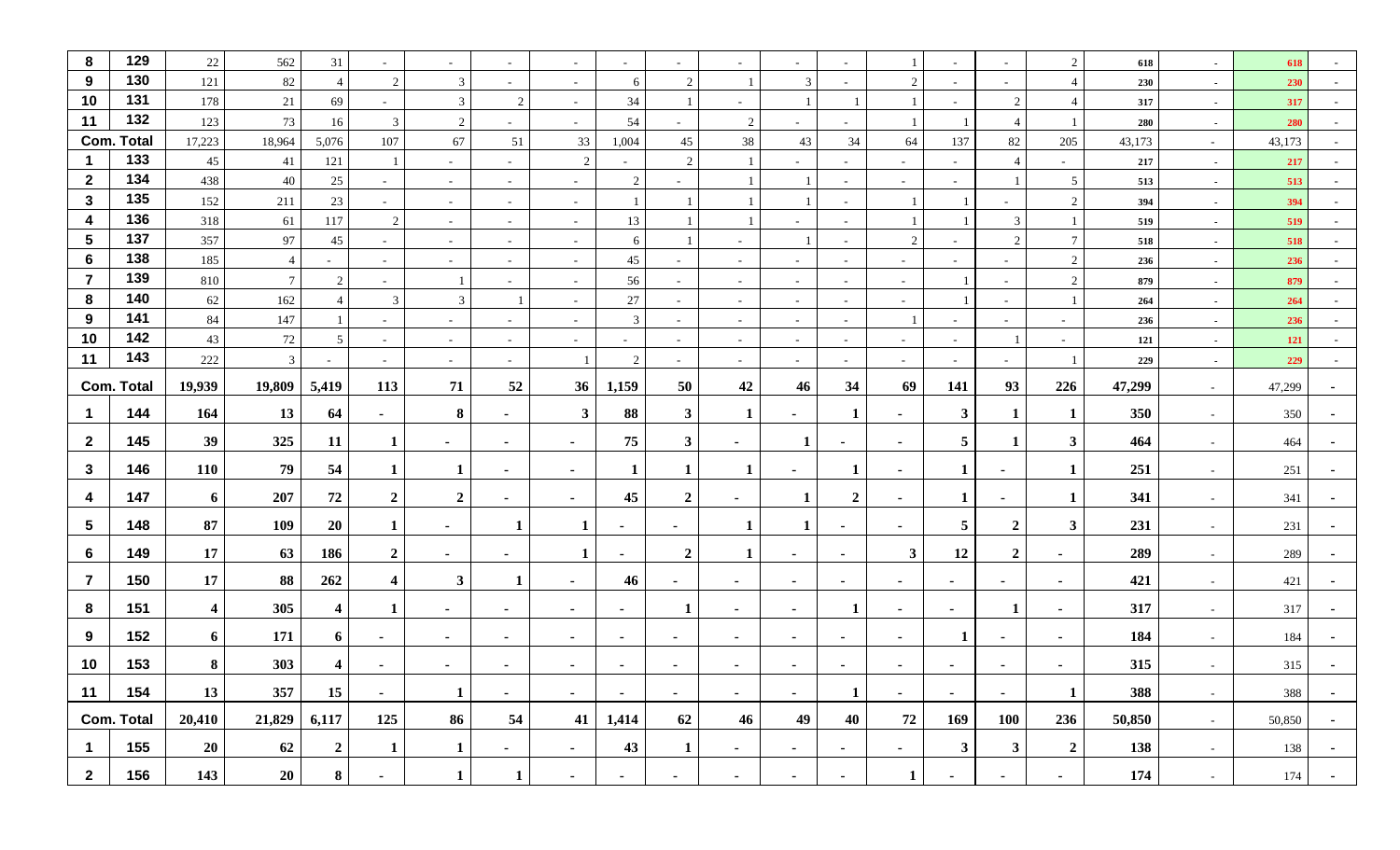| $\mathbf{3}$    | 157               | 25             | 219    | $\boldsymbol{2}$ | $\sim$           |                | ж.             | $\sim$         | 15              | -1             | $\sim$         | $\sim$         | $\blacksquare$           | $\sim$                   | $\mathbf{3}$     | $\sim$                  | $\blacksquare$   | 266        | $\sim$ | 266    | $\blacksquare$ |
|-----------------|-------------------|----------------|--------|------------------|------------------|----------------|----------------|----------------|-----------------|----------------|----------------|----------------|--------------------------|--------------------------|------------------|-------------------------|------------------|------------|--------|--------|----------------|
| 4               | 158               | 8              | 476    | 17               | $\sim$           | $\sim$         | $\blacksquare$ | $\blacksquare$ | $\mathbf{1}$    | ٠              | $\sim$         | $\sim$         | ۰                        | $\sim$                   | ٠                | $\sim$                  | $\blacksquare$   | 502        | $\sim$ | 502    |                |
| $5\phantom{.0}$ | 159               | <b>10</b>      | 208    | 15               | $\blacksquare$   | $\blacksquare$ | $\blacksquare$ | $\blacksquare$ | $\mathbf{1}$    | $\blacksquare$ | 1              | $\blacksquare$ | $\blacksquare$           | $\blacksquare$           | $\overline{2}$   | $\blacksquare$          | 1                | 238        | $\sim$ | 238    |                |
| 6               | 160               | 22             | 68     | 76               | -1               |                | $\blacksquare$ |                | 1               |                | $\sim$         | $\sim$         | -1                       | $\mathbf{2}$             | $\blacksquare$   | $\blacksquare$          | $\overline{2}$   | 176        | $\sim$ | 176    | $\sim$         |
| $\overline{7}$  | 161               | 15             | 155    | $\overline{7}$   | $\boldsymbol{2}$ | $\sim$         | ٠              | $\blacksquare$ | $\sim$          |                | $\sim$         | $\sim$         | $\blacksquare$           | $\blacksquare$           |                  | $\blacksquare$          | $\blacksquare$   | 181        | $\sim$ | 181    |                |
| 8               | 162               | $\overline{2}$ | 229    | 53               | $\blacksquare$   | $\blacksquare$ | $\blacksquare$ | $\blacksquare$ | $\blacksquare$  | $\blacksquare$ | $\sim$         | $\blacksquare$ | $\blacksquare$           | 1                        | 1                | $\blacksquare$          | $\blacksquare$   | 286        | $\sim$ | 286    |                |
| 9               | 163               | 11             | 192    | 224              | 6                |                | ٠              | $\sim$         | $\sim$          | $\sim$         | $\sim$         | $\sim$         | $\blacksquare$           | $\sim$                   | $\blacksquare$   | 1                       | $\blacksquare$   | 435        | $\sim$ | 435    | $\sim$         |
| 10              | 164               | 40             | 106    | 121              | $\boldsymbol{2}$ | $\sim$         | ٠              | $\blacksquare$ | 6               | $\mathbf{3}$   | $\sim$         | $\sim$         | -1                       | 1                        | $\blacksquare$   | $\blacksquare$          | $\blacksquare$   | 280        | $\sim$ | 280    | $\blacksquare$ |
| 11              | 165               | 20             | 35     | 68               | $\sim$           | $\sim$         | $\blacksquare$ | $\blacksquare$ | $\blacksquare$  | $\blacksquare$ | $\sim$         | $\blacksquare$ | $\blacksquare$           | 1                        |                  | $\blacksquare$          | $\blacksquare$   | 124        | $\sim$ | 124    |                |
|                 | <b>Com. Total</b> | 20,726         | 23,599 | 6,710            | 137              | 91             | 55             | 42             | 1,481           | 69             | 47             | 49             | 42                       | 78                       | 179              | 104                     | 241              | 53,650     | $\sim$ | 53,650 | $\sim$         |
| -1              | 166               | 22             | 83     | 9                | $\sim$           | $\sim$         | ٠              | $\blacksquare$ | $\sim$          | 1              | 1              | $\sim$         | 1                        | $\sim$                   | $\overline{2}$   | $\mathbf{1}$            | $\blacksquare$   | <b>120</b> | $\sim$ | 120    | $\sim$         |
| $\mathbf{2}$    | 167               | 8              | 282    | 21               | $\sim$           | $\blacksquare$ | ٠              | $\blacksquare$ | 4               | $\sim$         | $\sim$         | $\blacksquare$ | -1                       | ٠                        |                  | $\overline{2}$          | $\blacksquare$   | 318        | $\sim$ | 318    |                |
| $\mathbf{3}$    | 168               | 88             | 524    | 83               | $\sim$           | $\blacksquare$ | $\blacksquare$ |                | $\blacksquare$  | 1              | $\sim$         | 1              | -1                       | $\mathbf{3}$             | $\boldsymbol{2}$ | $\overline{\mathbf{4}}$ | $\mathbf{3}$     | 711        | $\sim$ | 711    | $\blacksquare$ |
| 4               | 169               | 202            | 276    | $\mathbf 1$      | $\sim$           | $\sim$         | $\sim$         |                | $5\phantom{.0}$ | $\sim$         | 1              | $\sim$         | $\overline{\phantom{a}}$ | $\sim$                   | 1                | 1                       | $\mathbf{1}$     | 489        | $\sim$ | 489    | $\blacksquare$ |
| $\sqrt{5}$      | 170               | 346            | 79     | 29               | $\sim$           | $\sim$         | $\blacksquare$ |                | 11              | 1              |                | $\overline{2}$ | $\blacksquare$           | ۰.                       |                  | ٠                       | $\boldsymbol{2}$ | 471        | $\sim$ | 471    |                |
| 6               | 171               | 125            | 60     | 48               | 1                | $\blacksquare$ | ٠              | $\blacksquare$ | $\blacksquare$  | $\sim$         | $\sim$         | 1              | $\blacksquare$           | 1                        | $\overline{2}$   | 1                       | $\blacksquare$   | 239        | $\sim$ | 239    | $\sim$         |
| $\overline{7}$  | 172               | 370            | 14     | 10               | 1                |                | $\blacksquare$ | $\blacksquare$ | $\overline{2}$  | $\sim$         | $\sim$         | 1              | $\blacksquare$           | $\sim$                   | $\blacksquare$   | $\sim$                  | $\mathbf{1}$     | 400        | $\sim$ | 400    | $\sim$         |
| 8               | 173               | 122            | 258    | 60               | $\sim$           | $\mathbf{3}$   | ٠              |                | 21              | 1              | -1             | 1              | -1                       | $\boldsymbol{2}$         | $\mathbf{3}$     | $\blacksquare$          | $\mathbf{1}$     | 475        | $\sim$ | 475    |                |
| 9               | 174               | 420            | 39     | $\overline{7}$   | $\blacksquare$   | $\sim$         | $\blacksquare$ | $\sim$         | $\mathbf{3}$    | $\sim$         | $\sim$         | $\sim$         | $\blacksquare$           | $\boldsymbol{2}$         | $\mathbf{3}$     | $\overline{2}$          | $\mathbf{3}$     | 479        | $\sim$ | 479    | $\blacksquare$ |
| 10              | 175               | 202            | 19     | 1                | $\blacksquare$   | $\sim$         | $\blacksquare$ | $\sim$         | $\blacksquare$  | $\sim$         | $\sim$         | $\sim$         | $\blacksquare$           | 1                        | $\blacksquare$   | 1                       | $\mathbf{1}$     | 225        | $\sim$ | 225    | $\blacksquare$ |
| 11              | 176               | 252            | 79     | 11               | ж.               | -1             | $\mathbf 1$    | ٠              | $\mathbf 1$     | ж.             | ж.             | ж.             | ٠.                       | $\overline{2}$           | ٠                | ж.                      | $\overline{2}$   | 349        | $\sim$ | 349    | $\blacksquare$ |
|                 | <b>Com. Total</b> | 22,883         | 25,312 | 6,990            | 139              | 96             | 56             | 46             | 1,528           | 73             | 50             | 55             | 46                       | 89                       | 192              | 116                     | 255              | 57,926     | $\sim$ | 57,926 | $\blacksquare$ |
| -1              | 177               | 68             | 329    | $\overline{c}$   | $\sim$           | $\sim$         | $\sim$         | $\sim$         | $\mathfrak{Z}$  | $\sim$         | $\overline{2}$ | $\sim$         | $\sim$                   | $\overline{\phantom{a}}$ | $\sim$           | $\sim$                  | -1               | 405        | $\sim$ | 405    |                |
| $\mathbf{2}$    | 178               | 103            | 220    | $\overline{4}$   | $\sim$           | $\sim$         | $\sim$         |                | $\sim$          | $\sim$         | $\sim$         | $\sim$         | $\sim$                   | $\sim$ $-$               | $\sim$           | 1                       | -1               | 330        | $\sim$ | 330    | $\sim$ $-$     |
| $\mathbf{3}$    | 179               | 96             | 331    | 3                | $\sim$           | $\sim$         | $\sim$         | $\sim$         | 10              |                | $\sim$         | $\sim$         | $\sim$                   | $\sim$                   | $\sim$           | 1                       | $\sim$           | 442        | $\sim$ | 442    | $\sim$         |
| 4               | 180               | 52             | 410    | $\tau$           | $\sim$           | $\sim$         | $\sim$         | $\sim$         | 17              |                | $\sim$         | $\sim$         |                          | $\overline{2}$           | $\overline{2}$   |                         | $\sim$           | 493        | $\sim$ | 493    | $\sim$         |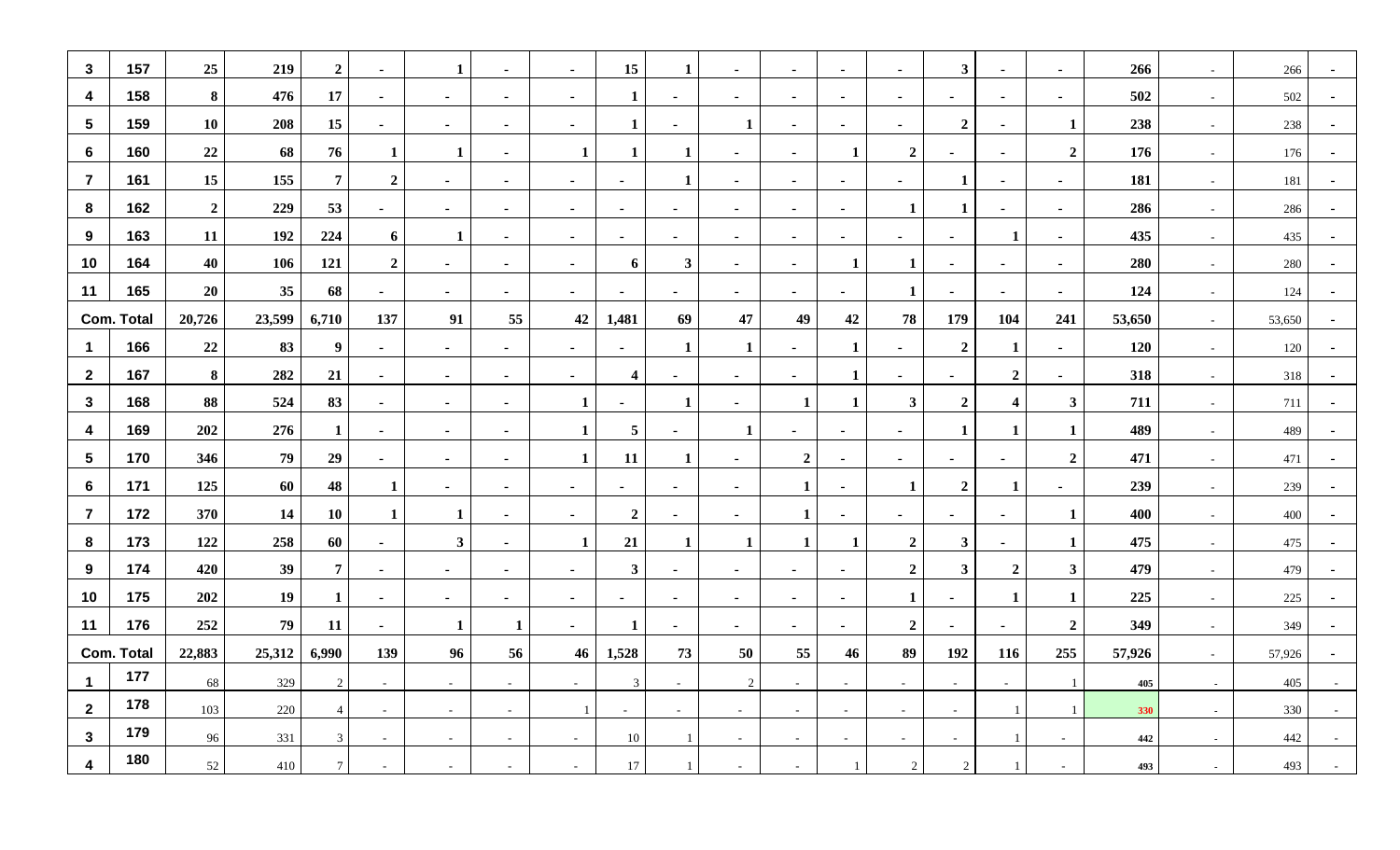| 5               | 181               | 191    | 318    | $\mathfrak{Z}$          |                         |                         |                | $\sim$                  | $\overline{4}$   |                          |                  |                |                | 2                        |                  |                         | $\sim$                  | 522    | $\sim$ | 522    |                |
|-----------------|-------------------|--------|--------|-------------------------|-------------------------|-------------------------|----------------|-------------------------|------------------|--------------------------|------------------|----------------|----------------|--------------------------|------------------|-------------------------|-------------------------|--------|--------|--------|----------------|
| $6\phantom{1}$  | 182               | 27     | 300    | 2                       | $\sim$                  |                         |                | $\sim$                  | 2                |                          |                  | $\sim$         |                | $\blacksquare$           |                  |                         | $\sim$                  | 332    | $\sim$ | 332    |                |
| $\overline{7}$  | 183               | 41     | 122    |                         |                         | $\sim$                  |                |                         |                  |                          |                  | $\sim$         |                | $\sim$                   |                  | $\sim$                  | $\sim$                  | 164    | $\sim$ | 164    |                |
| 8               | 184               | 203    | 212    | $\overline{4}$          | $\sim$                  |                         | $\sim$         |                         | $\tau$           | $\sim$                   |                  | $\mathbf{1}$   |                | $\sim$                   |                  |                         | -1                      | 433    | $\sim$ | 433    |                |
| 9               | 185               | 122    | 300    | $5\overline{)}$         | $\sim$                  | $\sim$                  | $\sim$         |                         | 11               |                          | - 1              | $\sim$         |                | $\sim$                   | $\sim$           | $\sim$                  | $\overline{1}$          | 443    | $\sim$ | 443    |                |
| 10              | 186               | 124    | 313    | 5                       | $\sim$                  | $\sim$                  | $\sim$         |                         | 22               | $\overline{\phantom{a}}$ |                  | $\sim$         |                | $\overline{\phantom{a}}$ | $\overline{1}$   | $\sim$                  | $\sim$                  | 467    | $\sim$ | 467    |                |
| 11              | 187               | 163    | 199    | 30                      |                         | 9                       |                |                         | 18               |                          | 2                | 2              | 3              |                          | 2                | $\overline{4}$          | $5\overline{)}$         | 442    | $\sim$ | 442    |                |
|                 | <b>Com. Total</b> | 24,073 | 28,366 | 7,055                   | 141                     | 108                     | 57             | 50 <sup>°</sup>         | 1,622            | ${\bf 77}$               | 58               | 59             | 53             | 94                       | 198              | 124                     | 264                     | 62,399 | $\sim$ | 62,399 | $\sim$         |
| $\mathbf 1$     | 188               | 47     | 434    | $\overline{5}$          | $\sim$                  | $\sim$                  | $\mathbf{1}$   | $\overline{a}$          | 4                | $\sim$                   | $\sim$           | $\mathbf{1}$   | $\blacksquare$ | $\blacksquare$           | $\blacksquare$   | 1                       | $\mathbf{1}$            | 494    | $\sim$ | 494    |                |
| $\mathbf{2}$    | 189               | 131    | 168    | $\overline{5}$          | 28                      | $\overline{7}$          | $\sim$         | $\overline{\mathbf{4}}$ | 40               | $\sim$                   | $\mathbf{3}$     | $\mathbf{1}$   | -1             | $\mathbf{1}$             | $\overline{2}$   | $\overline{\mathbf{4}}$ | $\overline{7}$          | 402    | $\sim$ | 402    |                |
| $\mathbf{3}$    | 190               | 164    | 79     | <b>10</b>               | 33                      | $\overline{2}$          | $\sim$         | $\sim$                  | 6                | $\sim$                   | $\mathbf{1}$     | $\mathbf{1}$   | $\blacksquare$ | $\mathbf{1}$             | $\overline{2}$   | $\mathbf{1}$            | 6                       | 306    | $\sim$ | 306    |                |
| 4               | 191               | 56     | 88     | $\overline{\mathbf{4}}$ | $\sim$                  | $\sim$                  | $\blacksquare$ | $\sim$                  | $\boldsymbol{2}$ | $\sim$                   | $\sim$           | $\sim$         | $\blacksquare$ | $\sim$                   | $\blacksquare$   | $\mathbf{1}$            | $\blacksquare$          | 151    | $\sim$ | 151    | $\blacksquare$ |
| $\sqrt{5}$      | 192               | 71     | 126    | 132                     | $\boldsymbol{2}$        | 1                       | $\sim$         | 1                       | $\mathbf{3}$     | $\sim$                   | $\sim$           | 1              | $\blacksquare$ | 1                        | $\boldsymbol{4}$ | 1                       | $\overline{2}$          | 345    | $\sim$ | 345    |                |
| 6               | 193               | 79     | 266    | 17                      | 1                       | $\sim$                  | $\blacksquare$ | 1                       | $\mathbf{1}$     | $\blacksquare$           | $\sim$           | $\sim$         | $\blacksquare$ | $\blacksquare$           |                  | $\overline{2}$          | $\blacksquare$          | 367    | $\sim$ | 367    |                |
| $\overline{7}$  | 194               | 78     | 174    | 6                       | $\sim$                  | $\sim$                  | $\sim$         | $\sim$                  | $\sim$           | -1                       | $\sim$           | $\mathbf{1}$   | $\blacksquare$ | 1                        | 1                | $\sim$                  | $\blacksquare$          | 262    | $\sim$ | 262    |                |
| 8               | 195               | 132    | 197    | 234                     | $\overline{\mathbf{4}}$ | 1                       | $\sim$         | $\overline{a}$          | $\mathbf{1}$     | $\blacksquare$           | $\mathbf{1}$     | $\mathbf{1}$   | $\blacksquare$ | $\overline{2}$           | $\blacksquare$   | $\overline{2}$          | $\mathbf{3}$            | 578    | $\sim$ | 578    |                |
| 9               | 196               | 108    | 120    | $\mathbf{3}$            | $\sim$                  | $\overline{\mathbf{4}}$ | $\sim$         | $\sim$                  | 43               | $\sim$                   | $\mathbf{1}$     | $\sim$         | 1              | $\sim$                   | 1                | $\sim$                  | $\overline{2}$          | 283    | $\sim$ | 283    |                |
| 10              | 197               | 134    | 170    | $\mathbf{1}$            | $\blacksquare$          | $\sim$                  | $\sim$         | $\sim$                  | $\overline{7}$   | $\blacksquare$           | $\blacksquare$   | $\sim$         | $\blacksquare$ | $\mathbf{1}$             | $\mathbf 1$      | $\blacksquare$          | $\blacksquare$          | 314    | $\sim$ | 314    |                |
| 11              | 198               | 103    | 89     | 39                      | $\overline{\mathbf{5}}$ | 14                      | $\overline{2}$ | $\overline{2}$          | 182              | -1                       | $\boldsymbol{2}$ | $\overline{2}$ | $\overline{2}$ | $\boldsymbol{4}$         | $5\phantom{.0}$  | $5\phantom{.0}$         | $\overline{\mathbf{4}}$ | 461    | $\sim$ | 461    |                |
|                 | <b>Com. Total</b> | 25,176 | 30,277 | 7,511                   | 214                     | 137                     | 60             | 58                      | 1,911            | 79                       | 66               | 67             | 57             | 105                      | 214              | 141                     | 289                     | 66,362 | $\sim$ | 66,362 | $\sim$         |
| $\mathbf 1$     | 199               | 44     | 33     | 19                      | $\sim$                  | $\overline{2}$          | $\sim$         | $\blacksquare$          | 25               | $\sim$                   | 1                | $\sim$         | $\blacksquare$ | $\blacksquare$           |                  | 1                       | $\mathbf{1}$            | 126    | $\sim$ | 126    |                |
| $\overline{2}$  | 200               | 38     | 150    | $\overline{2}$          | $\sim$                  | $\sim$                  | 1              | $\sim$                  | $\mathbf{1}$     | -1                       | $\sim$           | $\sim$         | $\blacksquare$ | $\sim$                   | 1                | $\blacksquare$          | $\mathbf{1}$            | 195    | $\sim$ | 195    |                |
| $\mathbf{3}$    | 201               | 138    | 54     | 319                     | $\overline{5}$          | $\sim$                  | $\sim$         | $\overline{a}$          | $\overline{2}$   | $\sim$                   | $\mathbf{1}$     | $\sim$         | $\blacksquare$ | $\mathbf{1}$             | $\overline{2}$   | 1                       | $\mathbf{1}$            | 524    | $\sim$ | 524    |                |
| 4               | 202               | 191    | 12     | $\mathbf 1$             | $\sim$                  | $\sim$                  | $\sim$         | $\sim$                  | $\sim$           | 1                        | $\mathbf{1}$     | $\sim$         | $\mathbf 1$    | $\mathbf{3}$             | $\blacksquare$   | $\sim$                  | $\overline{2}$          | 212    | $\sim$ | 212    | $\blacksquare$ |
| $5\phantom{.0}$ | 203               | 102    | 130    | 135                     | $\overline{2}$          | 1                       | 1              |                         | $\overline{7}$   | $\blacksquare$           | $\boldsymbol{2}$ | 1              |                | $\blacksquare$           | $\overline{2}$   | $\blacksquare$          | $\mathbf{1}$            | 385    | $\sim$ | 385    |                |
| 6               | 204               | 88     | 17     | 3 <sup>1</sup>          | $\sim$                  | $\blacksquare$          |                |                         | $\blacksquare$   |                          |                  | 1              |                | 1                        |                  | $\overline{2}$          | $\overline{2}$          | 115    | $\sim$ | 115    |                |